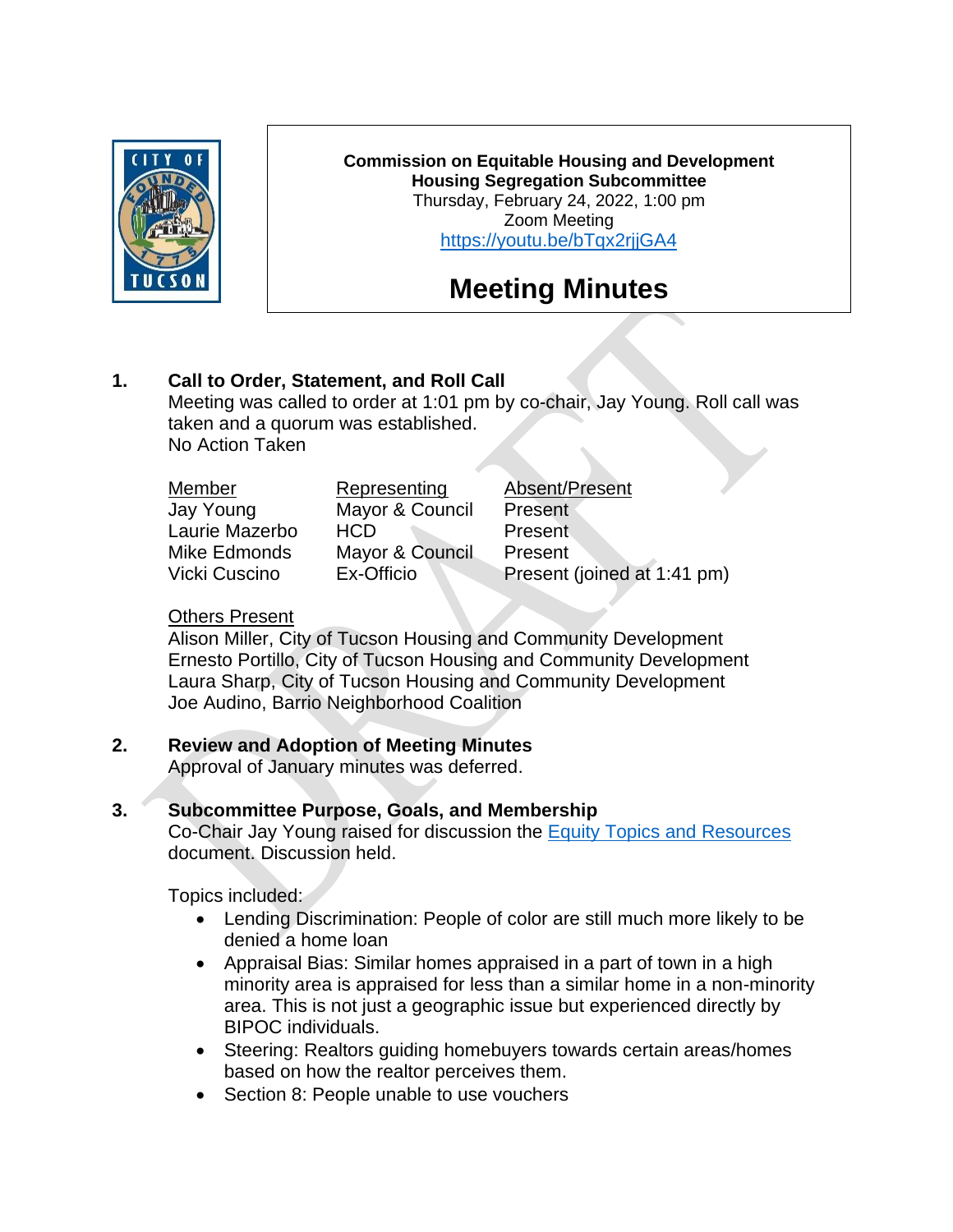- o Source of Income (SOI): HAST proposes looking into this; Mayor and council requested proposed SOI ordinance in December 2021
	- Next step: Proposed ordinance being drafted by City attorney for proper wording; will get some form of public input
- Where do we go from here?
	- o General: The sub-committee's role is to share things with full board, M&C to move issues of concern forward
	- o Specific: Suggest that the City undertake a study or research project to understand these issues because they are part of making a more equitable Tucson
		- Analysis of Impediments to Fair Housing Choice was replaced by the Assessment of Fair Housing by the Obama Administration but then suspended. This analysis is a deeper assessment than the original. This is a good model of the type of report that we should request be done.
		- Need to find out what data we do already have and what is needed
		- To be discussed further at next meeting before bringing to full commission

No action taken.

## **4. HAST Implementation Items**

Co-chair Jay Young introduced the item. Discussion held.

- **a. Affordable Housing Checklist/Prioritization Tool** An updated version of the prioritization tool was demonstrated by HCD staff. The demonstration included the methodology for receiving and applying input from multiple stakeholders as well as how input from the sub-committee's co-chairs affected the prioritization result. HCD staff requested feedback on a community engagement strategy, especially regarding whose input to collect and how this should be approached. Discussion occurred on the following topics**:**
	- Input format: Should the input tool be digital, in-person, small-group, etc.
		- o Public forums needed to describe criteria being assessed and answer questions
	- Input audience: Should input come from policymakers, planners, developers, neighborhood groups and should they be weighted equally
		- o Groups that HCD already has connections to, especially public housing residents
	- Accessibility: What pieces can be made more accessible through design considerations (color, contrast, keyboard navigation); what are alternative means of providing information from the map like a data table or lookup

No action taken.